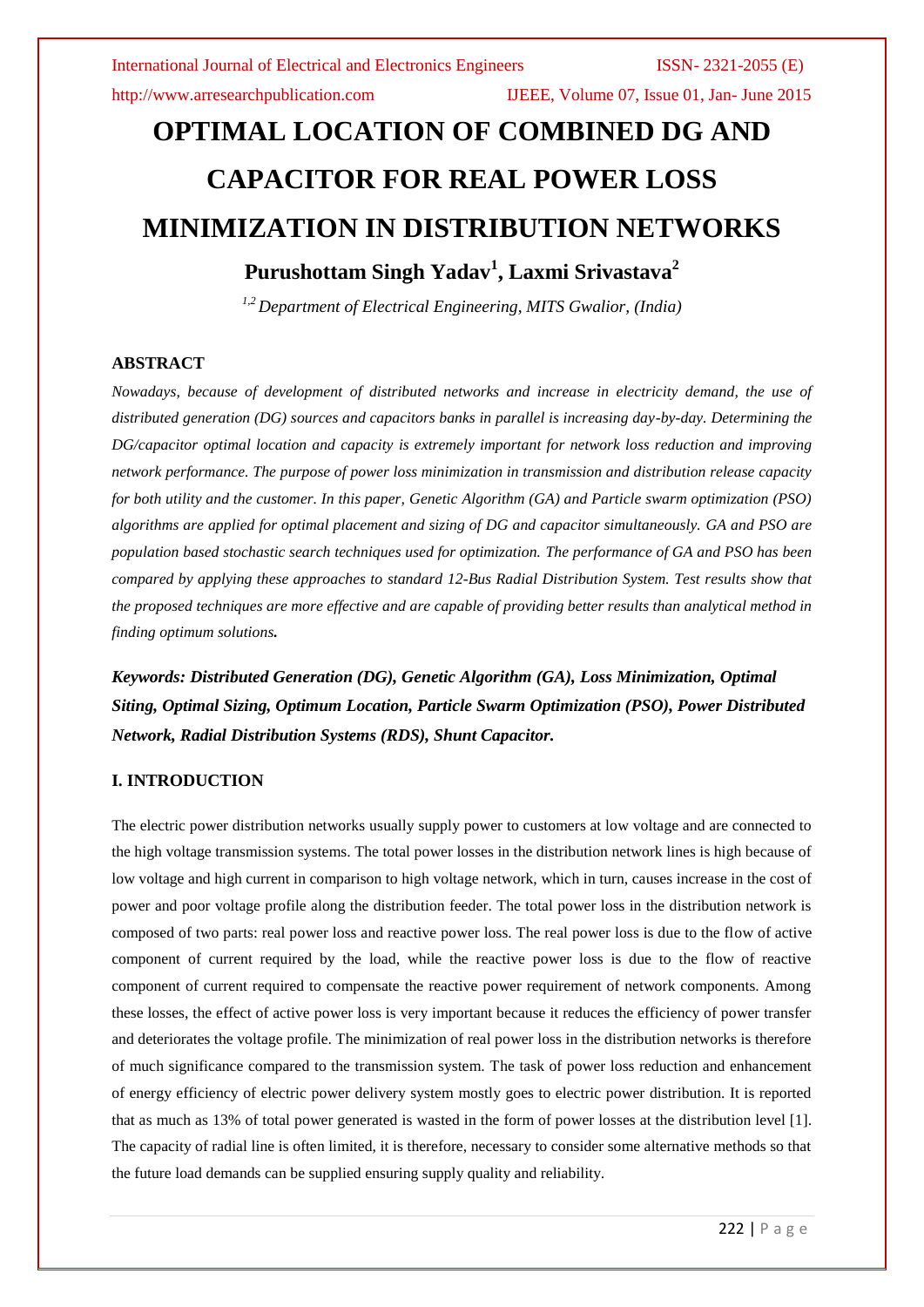## http://www.arresearchpublication.com IJEEE, Volume 07, Issue 01, Jan- June 2015

Most distribution network components like motors and transformers are inductive in nature, so the network power factor is lagging, and this result in reduction of the system's capacity, increase in the system losses, and reduction in bus voltage. Shunt capacitors are used to alleviate some of these problems [2-4]. Apart from reduction in power losses, the shunt capacitor enhances the voltage profile, improves power factor and voltage stability of the system. Distributed Generation (DG) units can play an important role in distribution system planning as DG integration into the distribution system defers major system upgrade, reduces overall energy loss and improves the supply quality and reliability [5]. Even though, DG technologies have positive impacts on distribution system, there might be certain technical challenges with the inclusion of active DG units in conventional passive system. It is important to place DG units at proper location to improve reliability, system operation and supply quality. On the other hand, shunt capacitors, commonly installed for reactive power compensation, can also be considered in parallel with DG units for distribution system expansion planning. It is clear that any loss reduction is beneficial to distribution utilities, which is generally the entity responsible to keep the losses at low levels. Loss reduction is therefore most important factor to be considered in planning and operation of DG [6].

# **II. PROBLEM FORMULATION**

The problem of combined DG and capacitor allocation in distribution network with their appropriate size is very important, because their improper allocation may cause an increase in the system operating costs and power loss, and reduction in the energy efficiency. The main aim of the proposed work is to minimize the total real power loss  $(P_1)$  in the distribution network as given in Equation (5), subjected to equality and inequality constraints in Equation. (1), (2), (3), (7)–(10). During DG allocation, the voltage at different buses should be maintained at proper limits for safe and reliable operation of the power distribution system and the current flow in the line conductor must be within the permissible limit.

Consider a branch connected between nodes p and q of a radial distribution network as shown in Fig. 1. The real and reactive power flow through the branch and the terminating node (q) voltage (neglecting shunt conductance and susceptance) are given by Equation  $(1)$ – $(3)$ , respectively as [15], [27] and [35]:

$$
P_{pq} = P_q^F + P_q^L - P_q^{DG} + \frac{R_{pq}}{V_p^2} (P_{pq}^2 + Q_{pq}^2)
$$
 (1)

$$
Q_{pq} = Q_q^F + Q_q^L - Q_q^{DG} + \frac{x_{pq}}{v_p^2} (P_{pq}^2 + Q_{pq}^2)
$$
 (2)

$$
V_q^2 = V_p^2 - 2\left(P_{pq}R_{pq} + Q_{pq}X_{pq}\right)\frac{R_{pq}^2 + X_{pq}^2}{V_p^2}(P_{pq}^2 + Q_{pq}^2)
$$
\n(3)

Where 
$$
P_q^F = \sum_{\forall jI \in q} P_{ij}
$$
 and  $Q_q^F = \sum_{\forall jI \in q} Q_{ij}$ 

Here  $P_{pq}$  (Q<sub>pq</sub>) are the sending end active (reactive) power flows and R<sub>pq</sub> (X<sub>pq</sub>) are the series resistance (reactance).  $P_q^{DG}$  ( $Q_q^{DG}$ ) are the active (reactive) power injections by DG;  $Q_q^c$  is the reactive power injection by capacitor and  $P_q^L(Q_q^L)$  are the total active (reactive) demand load at bus q.  $P_q^L(Q_q^L)$  are the sum of active (reactive) power flows through all the downstream branches connected to bus q.  $V_q$  is the magnitude of voltage at bus q.  $S_B$  is a set of buses containing all the buses in the system. The value of current flowing through a branch connected between nodes p and q is given as: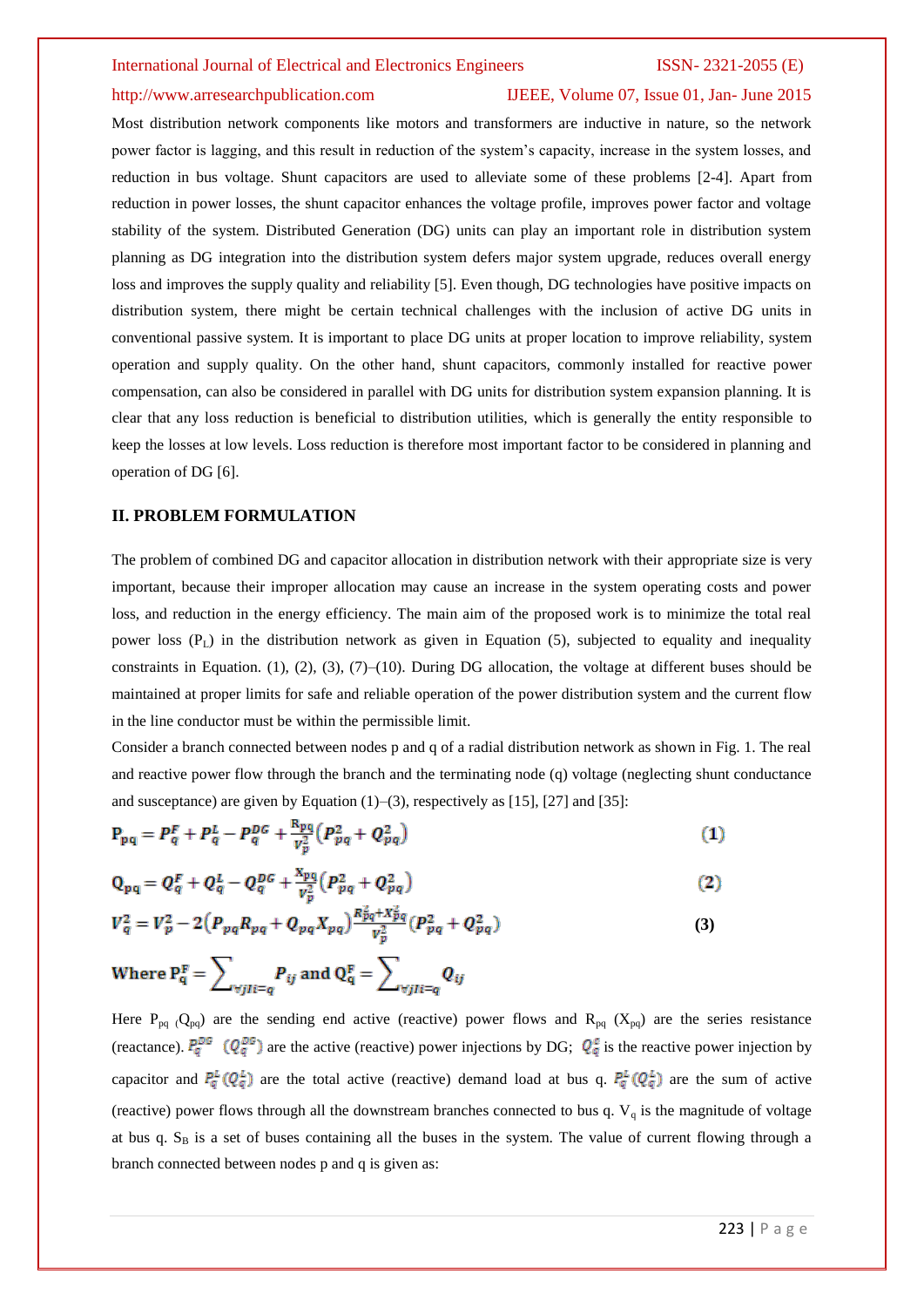http://www.arresearchpublication.com IJEEE, Volume 07, Issue 01, Jan- June 2015

$$
I_{pq} = \sqrt{\frac{P_{pq}^2 + Q_{pq}^2}{V_x^2}} \tag{4}
$$

Mathematically, the objective function is given as:

# Min  $P_L = \sum_{\forall p \mid q, q \in S_R} I_{pq}^2 R_{pq}$

The above objective function is subjected to the set of equality and inequality constraints as given below:

1. Equality constraints

Power balance: The flow of active and reactive power in all the branches of the system must satisfy Eq. (1) and (2), respectively.

Voltage equation: For all branches of the system, the voltage magnitudes at sending and receiving end nodes must satisfy Eq. (3).

DG power factor: The power factor of DG connected at bus q must satisfy the following eqn.

$$
\frac{P_q^{0b}}{\sqrt{(P_q^{0b})^2 + (Q_q^{0b})^2}} = \cos \varphi_q \tag{6}
$$

2**.** Inequality constraints

Bus voltage: The voltage at each bus must lie within the prescribed limits

$$
V_q^{\min} \le V_q \le V_q^{\max} \quad q \in S_B \tag{7}
$$

Line current: The flow of current through each branch should not exceed its thermal limit

$$
I_{pq} \le I_{pq}^{\text{rated}} \qquad \forall \, p \text{and} q \in S_q \tag{8}
$$

DG capacity: The DG capacity should not exceed certain percentage of total feeder load of network

$$
\sum_{q \in S_q} \sqrt{(P_q^{DG})^2 + (Q_q^{DG})^2} \le 0.5 \times \sum_{q \in S_q} \sqrt{(P_q^L)^2 + (Q_q^L)^2}
$$
\n(9)

Capacitor capacity: The capacity of capacitor should not go over the total reactive power load of network

$$
\sum_{q \in S_q} Q_q^c \le 1.0 \times \sum_{q \in S_q} Q_q^L \tag{10}
$$

Where  $V_q^{min}$  and  $V_q^{max}$  are the minimum and maximum value of the voltage at bus q (i.e. 0.95–1.05), respectively  $I_{pq}^{rated}$  is the thermal limit of a branch between nodes p and q, cos  $\varphi_q$  is power factor of DG at qth bus.

# **III. PROPOSED METHODOLOGY**

# **3.1 Genetic algorithm (GA)**

In GA algorithm [11], the population has n chromosomes that represent candidate solution; each chromosome is an *m* dimensional real value vector where *m* is the number of optimized parameters.

 $(5)$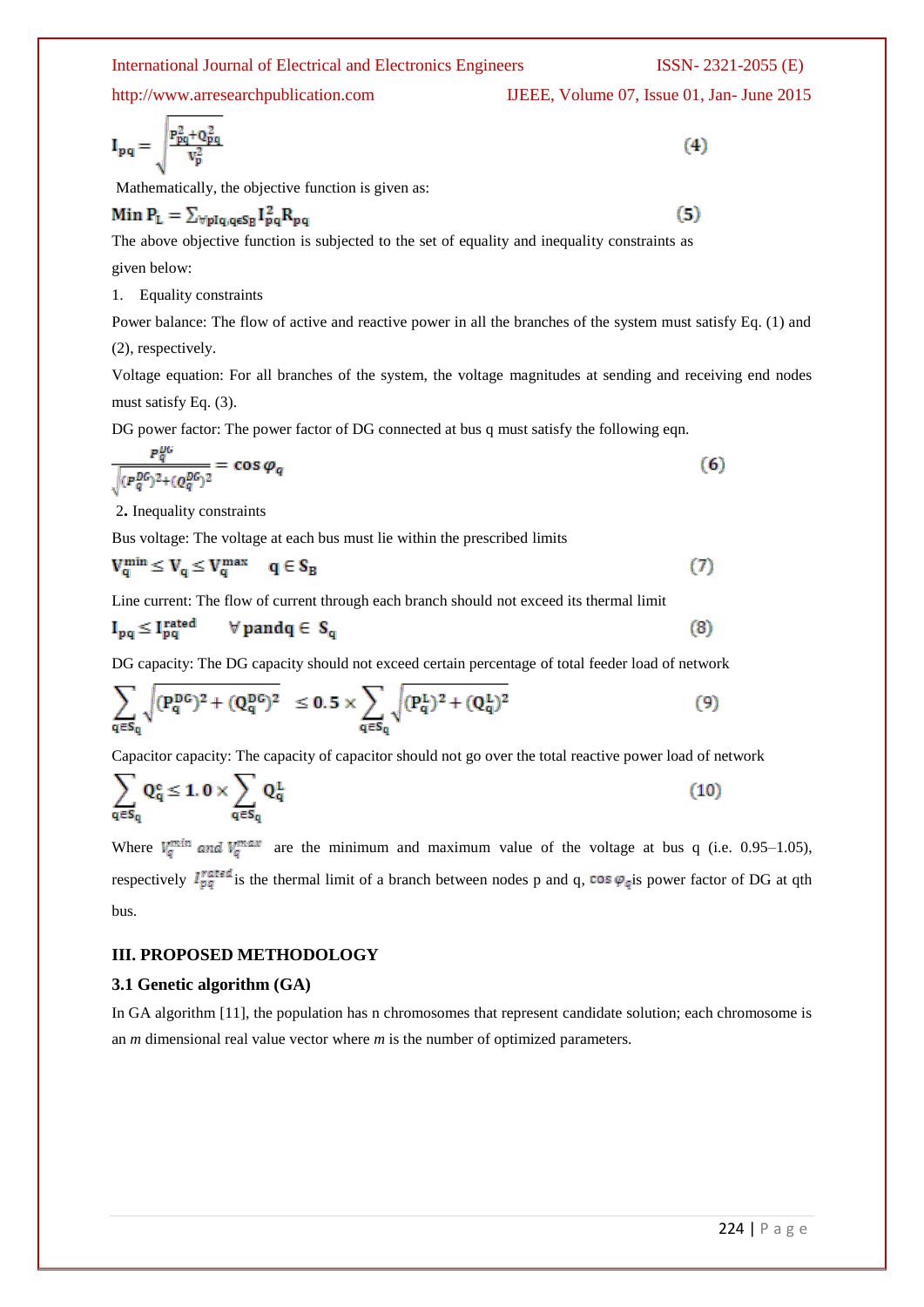http://www.arresearchpublication.com IJEEE, Volume 07, Issue 01, Jan- June 2015



### **Flow Chart of GA**

Therefore each optimized parameter represents a dimension of the problem space. The Genetic Algorithms can be described in the following steps which also flow chart of GA.

Step 1 (initialization): sets the time counter t = 0 and generates randomly 'n' chromosomes. [x<sub>i</sub>(0), j = 1,...,n], where  $x_j(0) = [x_j, 1(0), x_j, 2(0), \ldots, j_a m(0)]$ .  $x_j$ , k(0), will generate in searching gap  $[X_k^{min}, X_k^{min}]$  randomly.

Step 2 (fitness): evaluating each chromosome in the initial population using the objective function J and will search for the best value of the objective function  $J_{best}$ . This step will to finish sets the chromosome proportionally to the  $J_{best}$  as the best.

Step 3 (time updating): updates the point in time counter  $t = t + 1$ .

Step 4 (new population): create a new population by repeat the following steps until the new population is completed:

- Selection: selecting parent chromosomes from a population according to their suitability.
- Crossover: by means of a crossover probability, crossing over the parents to produce a new child.
- Mutation: by means of a mutation probability, process mutates new child at each chromosome.
- Acceptance: situate new child in a new population.

Step 5 (replacement): Using of the fresh generates population for a further run of algorithm.

Step 6: If one of the stopping criteria was detected, the operation will stop, otherwise going back to step 2

### **3.2 Particle Swarm Optimization (PSO)**

Particle Swarm Optimization (PSO) was first introduced by Kennedy and Eberhart as an optimization method for continuous nonlinear functions. It is a stochastic optimization technique based on individual improvement, social cooperation and competition in the population. PSO is inspired of the behaviors of social models like bird flocking or fish schooling. Since its introduction, PSO become an important tool for the optimization problems [34].

PSO technique finds the global best solution by simply adjusting the trajectory of each individual toward its own best location and toward the best particle of the entire swarm at each time step (iteration) [27]. The PSO method is becoming very popular due to its simplicity of implementation and ability to quickly converge to a reasonably good solution. In the PSO algorithm, the trajectory of each individual in the search space is adjusted by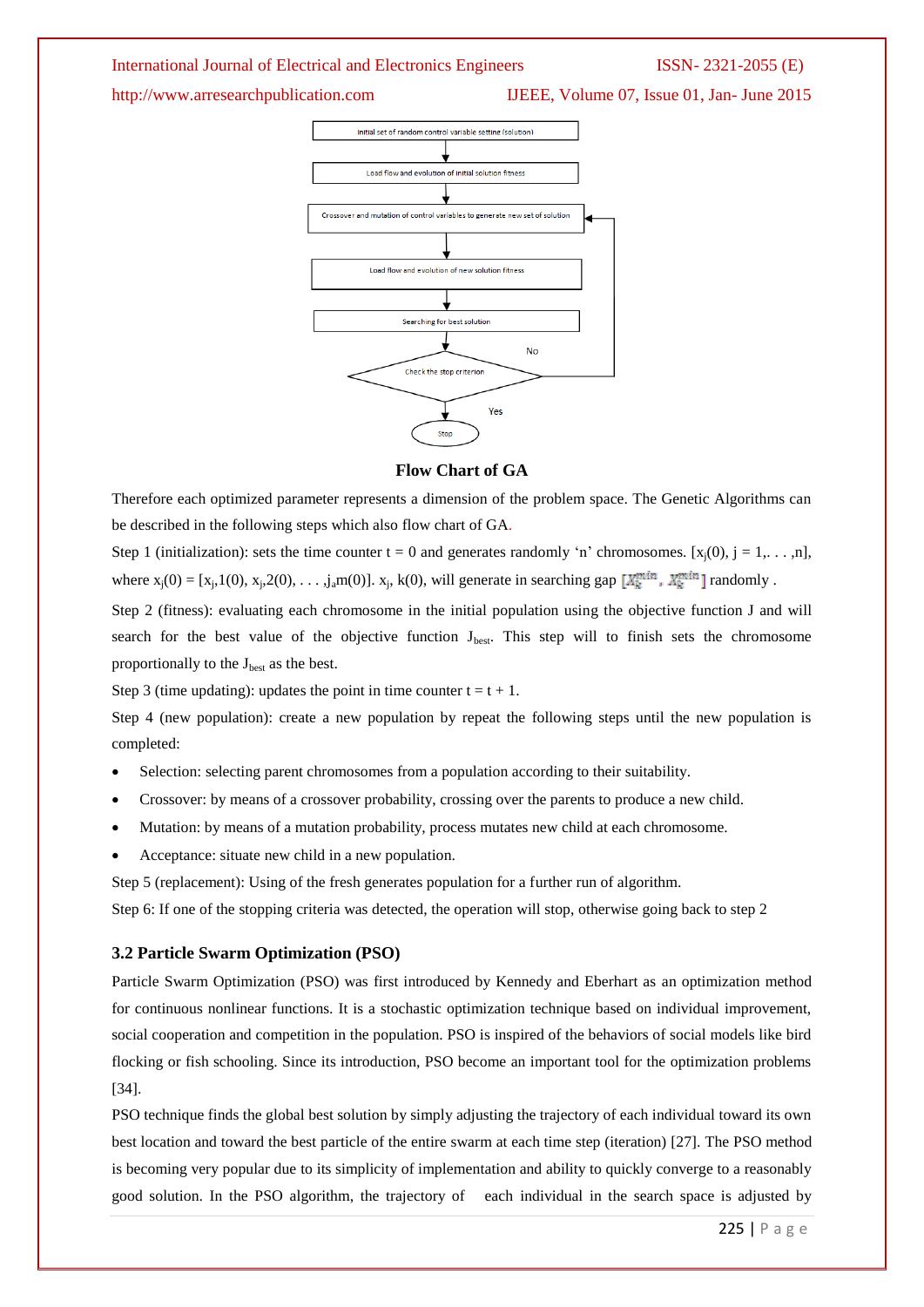### http://www.arresearchpublication.com IJEEE, Volume 07, Issue 01, Jan- June 2015

dynamically altering the velocity of each particle, according to its own flying experience of the other particles in the search space.

The position vector and velocity vector of the i<sup>th</sup> particle in the d-dimensional search space can be represented as  $X_i$  [ $x_{i1}$ ,  $x_{i2}$ ,  $x_{i3}$ ... $x_{id}$ ] and  $V_i = [v_{i1, vi2}, v_{id}]$  respectively. According to a user define fitness function, say the best position of each particle (which corresponds to the best fitness value obtain by that particle at iteration k) is  $P_i =$  $[p_{i1}, p_{i2}, \ldots, p_{id}]$ , and the fitness particle found so far at iteration k is  $P_g = [p_{g1}, p_{g2}, p_{g3}, \ldots, p_{gd}]$ , than the new velocities and the position of the particle for the next fitness evaluation are calculated using the following two equations.

Therefore each optimized parameter represents a dimension of the problem space. The Particle Swarm Optimization can be described in the following steps which also shown in Fig. 2.

Step – 1 Initialization

Initially the particle is defined as a vector which contains the randomly selected Distributed generation location (the bus number at which a statcom is placed) and its size as shown below.

Particle:  $[\lambda, \eta]$ ,  $\lambda$ : is the Distributed generation but location number,  $\eta$ : is the DG size in MW

Step – 2 Calculation of fitness function

The controlled optimization problem is changed into unconstrained optimization problem using penalty factor as given below.

Fitness function = Objective function  $J$  + Penalty factor ( $F(x) = J + PF$ )

The fitness function used in PSO algorithms consists of two terms: J the original fitness function and the penalty factor PF corresponding to the constrain violation.

Step -3 searching of the local and global best solutions.

On the basis of fitness function the local and global best solution are identified.

 $Step - 4$  updating of the velocity and position

New velocity and position for every particle is calculated using (1) and (2).

Step  $-5$  Repeat step (2) to (4) until certain termination (stopping) condition is met.

Step – 6 Stop the optimized solution is obtained

Thus the optimal location and size of DG is evaluated using PSO algorithms implemented through step 1 to 6.



226 | P a g e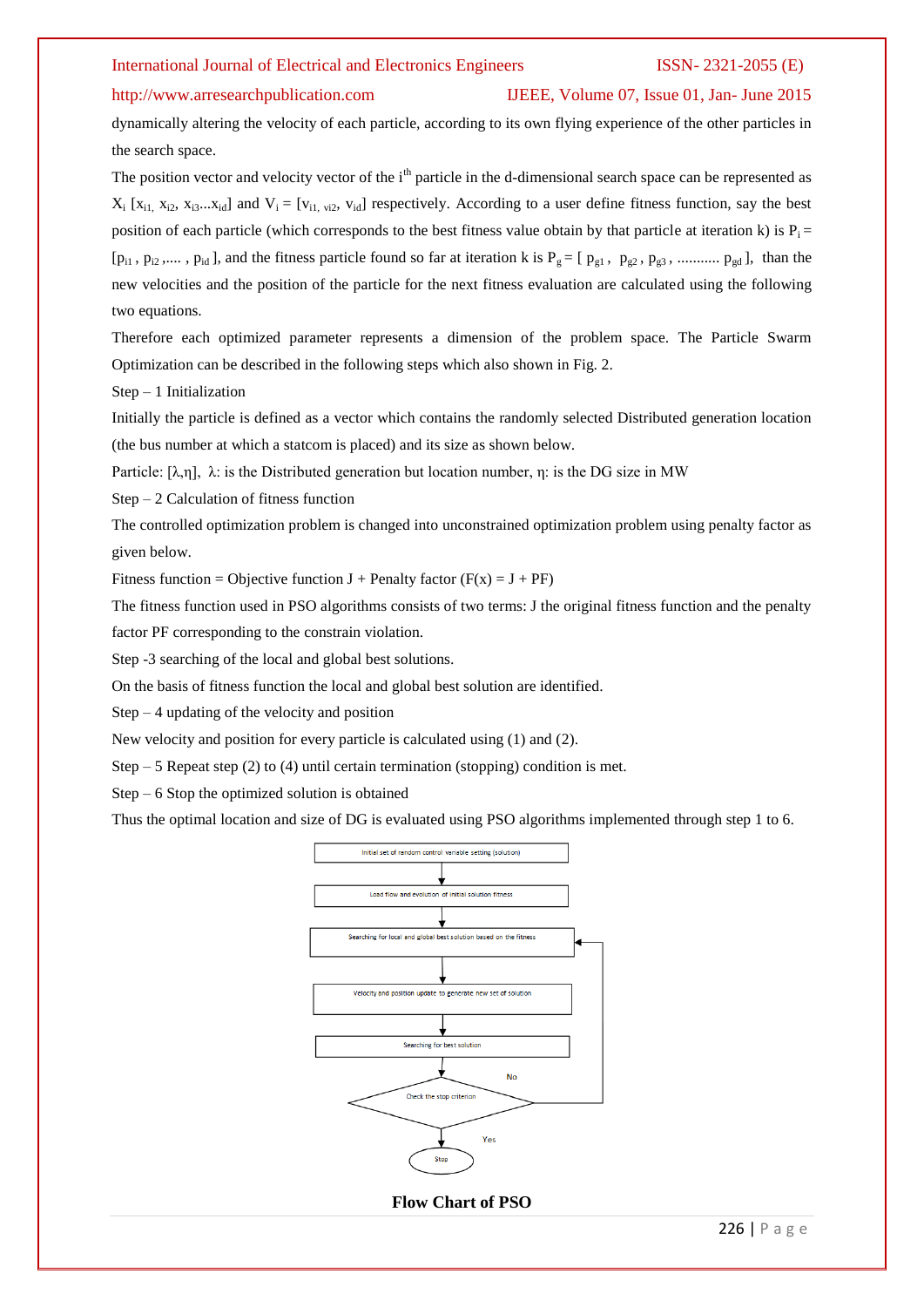# http://www.arresearchpublication.com IJEEE, Volume 07, Issue 01, Jan- June 2015

### **IV. SIMULATION RESULTS AND DISCUSSION**

The algorithm given above is implemented in the MATLAB. To demonstrate the effectiveness of the proposed algorithm, the following cases are considered for the test system:

**Case 1:** Only the capacitor is placed at the optimal location.

**Case 2:** Only the DG operating at unity power factor (upf) is placed at the optimal location.

**Case 3:** Combined DG operating at upf and the capacitor are placed at their optimal location.

**Case 4:** Combined DG operating at 0.9 power factor lag and the capacitor are placed at their optimal location.

**Case 5:** Combined DG operating at the pf equal to total feeder load pf and the capacitor were placed at the optimal location.

### **4.1 12 – Bus Distribution Network**

The proposed algorithm is tested on 12-bus radial distribution networks. The Gauss-Seidel load flow method is used to find voltage magnitude and phase angle at various buses, line flow and line losses. The type of DG model considered in this study is a controllable synchronous generator based which delivers both real and reactive power at fixed power factor mode [14].The 12-bus network is an 11kV radial distribution system (RDS) consisting of 11 branches with total feeder load of 435kW and 405kVAR. The line and load data are given in [30]. The combined load power factor of this system is 0.75 lag.

Genetic algorithm and Particle swarm optimization algorithms have been applied for finding the optimal location of DG and shunt capacitor for the 5 cases as discussed below.

**Case 1:** Only the capacitor is placed at the optimal location. In this case the maximum capacity of capacitor is taken equal to total MVAR loading of the network, i.e.  $0.405 \approx 0.4$ MVAR.

**Case 2:** Only DG operating at unity power factor is placed at the optimal location In this case the maximum capacity of the DG is taken equal to 50% of the total MW loading of the network, i.e.  $0.5 \times 0.435 \approx 0.25$ MW

**Case 3:** Combined DG operating at upf and capacitor were placed at their optimal locations. In this case the maximum capacity of DG and capacitor are selected same as in Case 1 & 2 i.e. 0.25MW and 0.4 MVAR respectively and are simultaneously considered for placement.

**Case 4**: Combined DG operating at 0.9 pf and the capacitor were placed at their optimal location. In this case the maximum DG capacity is selected equal to 50% of the total MVA loading of the network at 0.9 pf. So, the maximum DG capacity is 0.3MW and 0.15 MVAR (with capacitor value set to zero, i.e.  $Q_c = 0$ ), respectively.

**Case 5**: Combined DG operating at power factor selected equal to the total feeder load power factor and the capacitor were placed at their optimal location. In this case the maximum DG capacity is selected equal to 50% of the total MVA loading of the network at 0.75 pf lag. So, the maximum DG capacity is 0.25MW and 0.2 MVAR (with capacitor value set to zero).

The results obtained for these five cases using GA and PSO toolboxes of MATLAB are shown and compared with reported results in Table 1. As can be observed from Table 1, the results obtained using GA and PSO are almost the same and better than those obtained using analytical method. The convergence characteristics as obtained using GA toolbox for the 5 cases are shown in Fig.1-5 and using PSO toolbox in Fig. 6-10 respectively.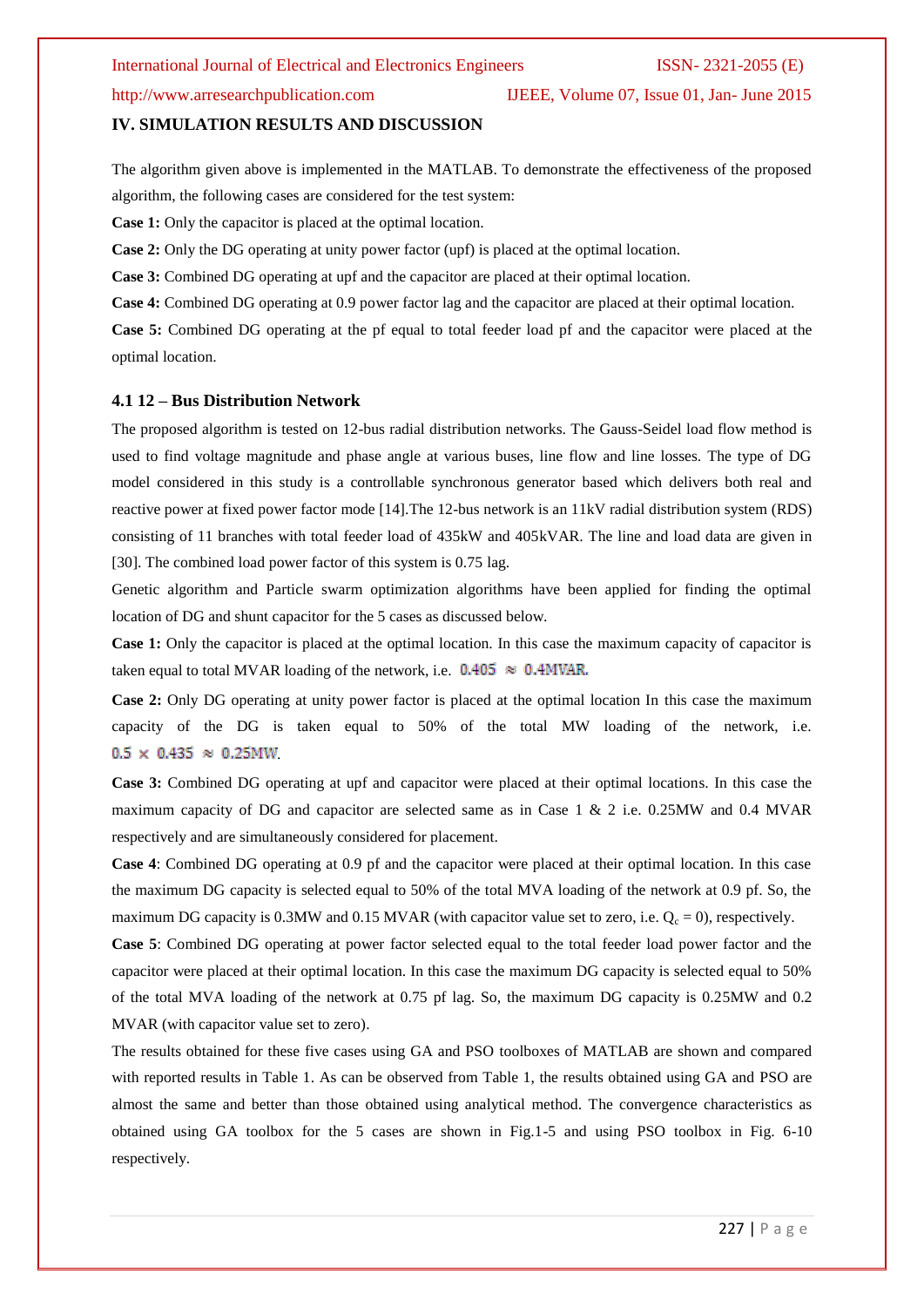http://www.arresearchpublication.com IJEEE, Volume 07, Issue 01, Jan- June 2015

|  |  | Table 1-12 BUS RDS Using GA, PSO and Analytical Approach |
|--|--|----------------------------------------------------------|
|--|--|----------------------------------------------------------|

|                | <b>Genetic Algorithm (GA)</b> |                   |           | <b>Particle Swarm Optimization (PSO)</b> |                |                   | Analytical approach [1] |                |                   |                |                |
|----------------|-------------------------------|-------------------|-----------|------------------------------------------|----------------|-------------------|-------------------------|----------------|-------------------|----------------|----------------|
|                | <b>Size</b>                   | P <sub>loss</sub> | <b>VD</b> | Lowest                                   | <b>Size</b>    | P <sub>loss</sub> | <b>VD</b>               | <b>Lowest</b>  | P <sub>loss</sub> | <b>Size</b>    | <b>Lowest</b>  |
| <b>Device</b>  | <b>MW/MVAR</b>                | (kW)              |           | <b>Voltage</b>                           | <b>MW/MVAR</b> | (kW)              |                         | <b>Voltage</b> | (kW)              | <b>MW/MVAR</b> | <b>Voltage</b> |
|                |                               |                   |           | (p,u.)                                   |                |                   |                         | (p,u.)         |                   |                | (p, u)         |
| QC             | 0.210298(b9)                  | 12.5842           | 0.313766  | 0.956298                                 | 0.210223(b9)   | 12.5842           | 0.313795                | 0.956294(b12)  | 134.3             | $0.16$ (b12)   | 0.95596(b11)   |
| Only           |                               |                   |           | (b12)                                    |                |                   |                         |                |                   |                |                |
| DG             | 0.235504(b9)                  | 10.7744           | 0.143276  | 0.983531                                 | 0.235472(b9)   | 10.7744           | 0.143310                | 0.983529(b7)   | 109.2             | $0.2$ (b12)    | 0.98032(b8)    |
| Only           |                               |                   |           | (b7)                                     |                |                   |                         |                |                   |                |                |
| DG &           | 0.232224(b9)                  | 3.1520            | 0.060396  | 0.990805                                 | 0.232434(b9)   | 3.1520            | 0.060257                | 0.990815(b7)   | 71.93             | 0.12(b12)      | 0.9815(b8)     |
| <b>QC</b> Both | 0.212299(b9)                  |                   |           | (b7)                                     | 0.212087(b9)   |                   |                         |                |                   | 0.24(b12)      |                |
|                |                               |                   |           |                                          |                |                   |                         |                |                   |                |                |
| DG 0.9 pf      | 0.272535                      | 4.49288           | 0.052760  | 0.991213                                 | 0.2725         | 4.5000            | 0.05281                 | 0.991213(b12)  | 57.41             | 0.2            | 0.9847(b7)     |
|                | 0.131998                      |                   |           | (b6)                                     | 0.1320         |                   |                         |                |                   | 0.1            |                |
|                | (b9)                          |                   |           |                                          | (b9)           |                   |                         |                |                   | (b12)          |                |
| <b>DG</b>      | 0.226722                      | 3.18572           | 0.071185  | 0.989928                                 | 0.226792       | 3.1850            | 0.711089                | 0.98990(b12)   | 47.56             | 0.2            | 0.9867(b7)     |
| $0.75$ pf      | 0.199939                      |                   |           | (b7)                                     | 0.200000       |                   |                         |                |                   | 0.16           |                |
|                | (b9)                          |                   |           |                                          | (b9)           |                   |                         |                |                   | (b12)          |                |

**Fig 1 Convergence Characteristic of GA for QC only** 

**Fig 2 Convergence Characteristic of GA for DG only**

**Fig 3.Convergence Characteristic of GA for DG and QC both** 

**Fig 4.Convergence Characteristic of GA for DG at 0.9 pf**

**Fig 5.Convergence Characteristic of GA for DG at 0.75 pf** 

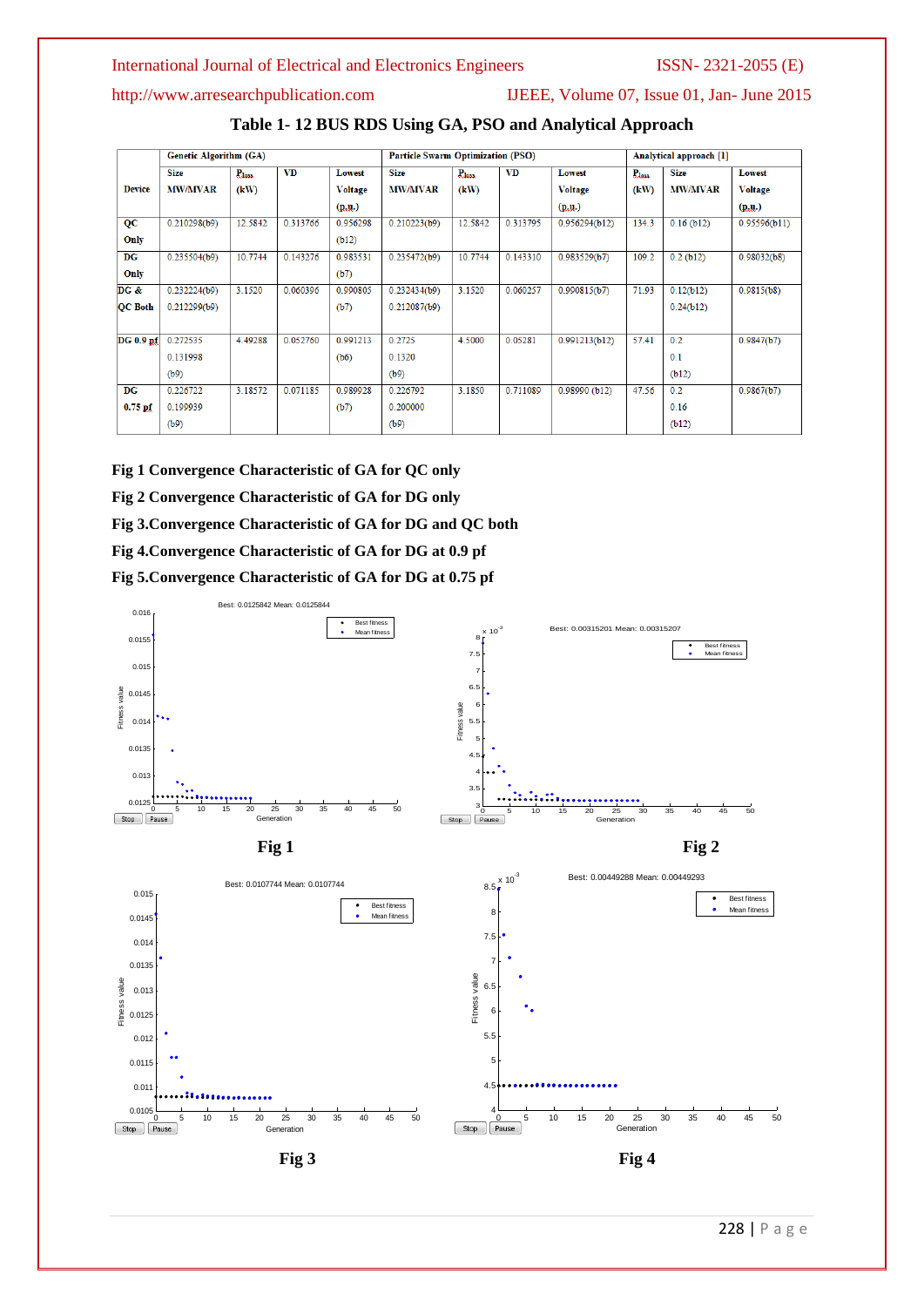http://www.arresearchpublication.com IJEEE, Volume 07, Issue 01, Jan- June 2015









The voltage profile for 12-bus RDS for the 5 cases considered above is depicted in Fig. 11 and also in Table 2. It can be seen from the figure and Table that improvement in the voltage profile by optimal placement of DG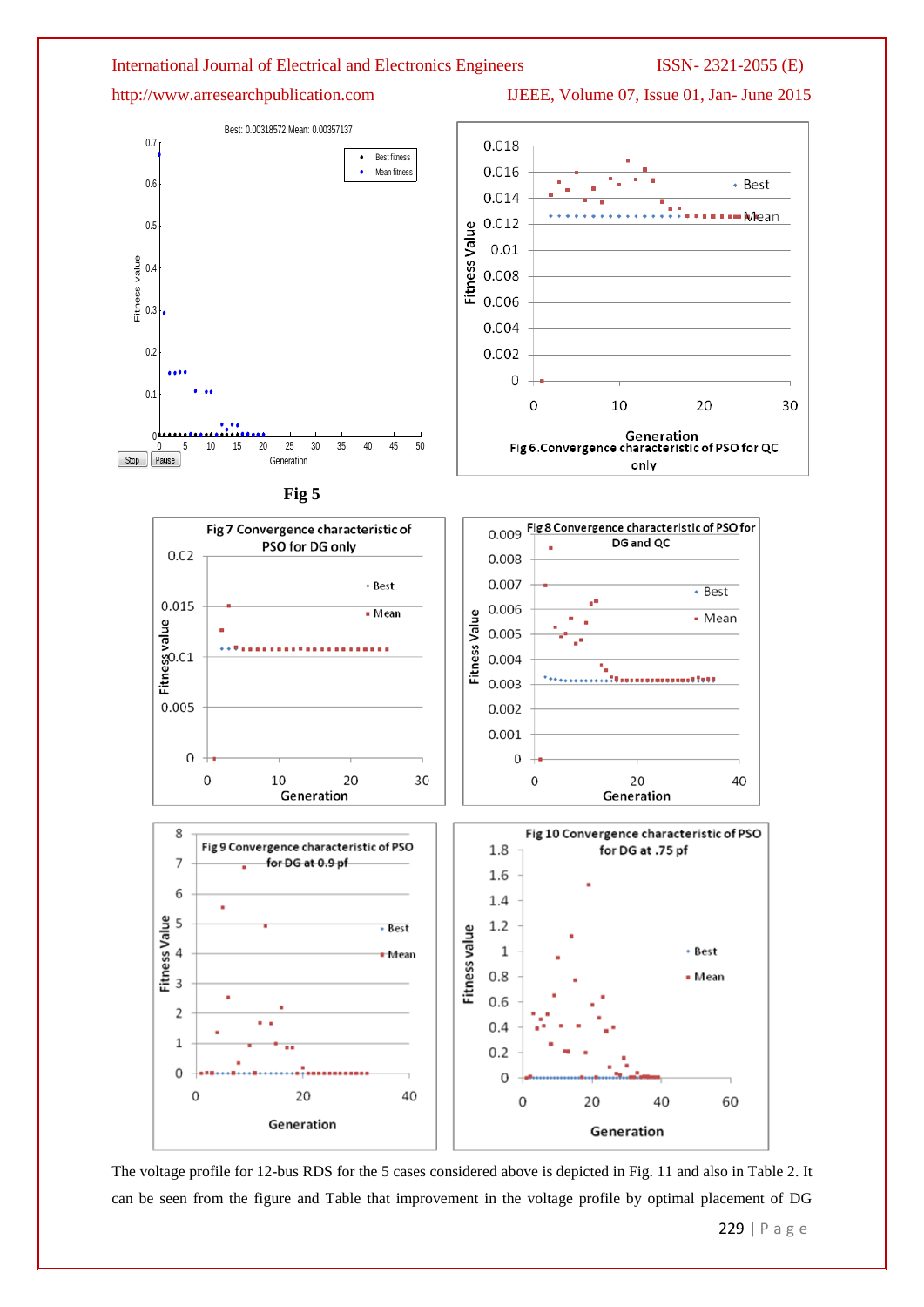# http://www.arresearchpublication.com IJEEE, Volume 07, Issue 01, Jan- June 2015

operating at 0.9 pf lagging (case 4) is somewhat superior to combined DG operating at upf and capacitor (Case3).



**Table 2 Voltage Profile of 12 - RDS**

| <b>Bus</b>     | <b>Base Case</b> | <b>QC</b> Only | <b>DG Only</b> | DG &           | DG 0.9 pf | DG 0.75 pf   |
|----------------|------------------|----------------|----------------|----------------|-----------|--------------|
| No.            |                  |                |                | <b>QC</b> Both |           |              |
| 1              | 1.00000          | 1              | 1              | 1              | 1         | $\mathbf{1}$ |
| $\overline{2}$ | 0.99433          | 0.995207       | 0.996566       | 0.997416       | 0.997461  | 0.997315     |
| 3              | 0.98903          | 0.990849       | 0.993687       | 0.995449       | 0.995545  | 0.99524      |
| $\overline{4}$ | 0.98058          | 0.984056       | 0.989528       | 0.992884       | 0.993077  | 0.992484     |
| 5              | 0.96982          | 0.975808       | 0.985311       | 0.99105        | 0.991399  | 0.99036      |
| 6              | 0.96654          | 0.973374       | 0.984265       | 0.990808       | 0.991213  | 0.99002      |
| $\overline{7}$ | 0.96375          | 0.971367       | 0.983531       | 0.990805       | 0.991264  | 0.989928     |
| 8              | 0.95531          | 0.965215       | 0.984052       | 0.993385       | 0.994495  | 0.992182     |
| 9              | 0.94728          | 0.960168       | 0.987452       | 0.999424       | 1.001335  | 0.997802     |
| 10             | 0.94446          | 0.95739        | 0.984752       | 0.996761       | 0.998673  | 0.995129     |
| 11             | 0.94356          | 0.956504       | 0.98389        | 0.995911       | 0.997823  | 0.994277     |
| 12             | 0.94335          | 0.956298       | 0.98369        | 0.995713       | 0.997626  | 0.994079     |

# **V. CONCLUSIONS**

This paper presented GA and PSO based techniques for optimal placement and sizing of combined DG and capacitor in the distribution system. It can be concluded that allocation of capacitor alone can improve the voltage but may not reduce the loss as expected. On the other hand, allocation of DG can reduce the power losses and also improves the system voltage profile. If the DG, with both real and reactive power generation capability is combined with the capacitor and is optimally allocated, can result in substantial reduction in real power loss of the distribution network and also improves the voltage profile along the feeder. In comparison to the conventional planning methods, the application of combined DG unit and capacitor can largely reduce the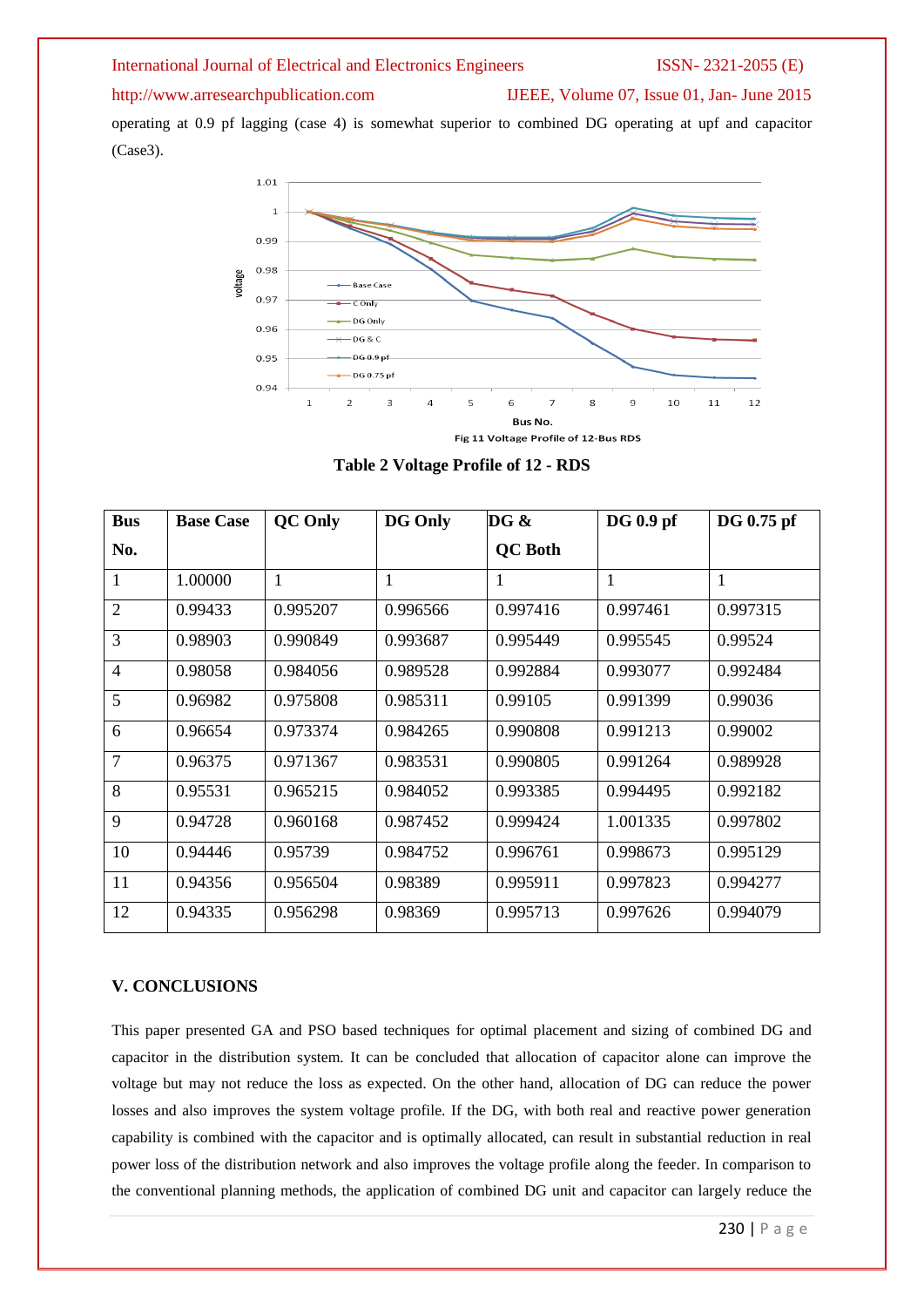# http://www.arresearchpublication.com IJEEE, Volume 07, Issue 01, Jan- June 2015

investment besides improving supply quality and reliability. The GA and PSO both algorithms provided the same results and better results obtained using analytical approach.

# **VI. ACKNOWLEDGEMENT**

The authors sincerely acknowledge the financial support obtained from University Grants Commission (UGC),New Delhi, India under Major Research Project received vide F. No. 41-657/2012[SR] dated 26-07-2012 and the Director, MITS, Gwalior, India to accomplish this research work

# **REFERENCES**

- [1] S. Gopiya Naik, D.K. Khatod, M.P. Sharma, Optimal allocation of combined DG and capacitor for real power loss, Electrical Power and Energy Systems 53 (2013) 967–973
- [2] Gallego RA, Monticelli AJ, Romero R. Optimal capacitor placement in radial distribution networks. IEEE Trans Power Syst 2001;16(4):630–7.
- [3] Ng HN, Salama MMA, Chikhani AY. Classification of the capacitor allocation techniques. IEEE Trans Power Deliv 2000; 15:387–92.
- [4] Chians HD, Wang JC, Cockings O, Shin HD. Optimal capacitor placement in distribution systems: Part I, Part II IEEE Trans Power Deliv 1990;5(2):643-7.
- [5] Pecas JA, Lopes, Hatziargyriou N, Mutale J, Djapic P, Jenkins N. Integrating distributed generation into electric power systems: a review of drivers, challenges and opportunities. Electr Power Syst Res 2007; 77:1189–203.
- [6] Singh D, Singh D, Verma KS. Multi-objective optimization for DG planning with load models. IEEE Trans Power Syst 2009;24(1):427–36.
- [7] Mekhamer SF, El-Hawary ME, Soliman SA, Moustafa MA, Mansour MM. New heuristic strategies for reactive power compensation of radial distribution feeders. IEEE Trans Power Deliv 2002; 17(4):1128–35.
- [8] Levitin G, Kalyuzhny A, Shenkman A, Chertkov M. Optimal capacitor allocation in distribution systems using a genetic algorithm and a fast energy loss computation technique. IEEE Trans Power Deliv 2000;15(2):623–8.
- [9] Park JY, Sohn JM, Park JK. Optimal capacitor allocation in a distribution system considering operation costs.IEEE Trans Power Syst 2009;24(1):462–8.
- [10]Hung DQ, Mithulanathan N, Bansal RC. Multiple distributed generators placement in primary distribution networks for loss reduction. IEEE Trans Ind Electron 2011; 99:18.
- [11]Wang C, Nehir MH. Analytical approaches for optimal placement of distributed generation sources in power system. IEEE Trans Power System 2004; 19(4):2068–76.
- [12]Quezeda VH Mendez, Jua-Rivier Abbad, Gomez T. Assessment of energy distribution losses for increasing penetration of DG. IEEE Trans Power System 2006; 21(2):533–40
- [13]Mithulanathan N, Oo Than, Van Phu Lee. Distributed generator placement in power distribution system using genetic algorithm to reduce losses, Thammasat. Int J Sci Technol 2004; 9(3):55–62.
- [14]Hung DQ, Mithulananthan N, Bansal RC. Analytical expressions for DG allocation in primary distribution networks. IEEE Trans Energy Convers 2010; 25(3):814–20.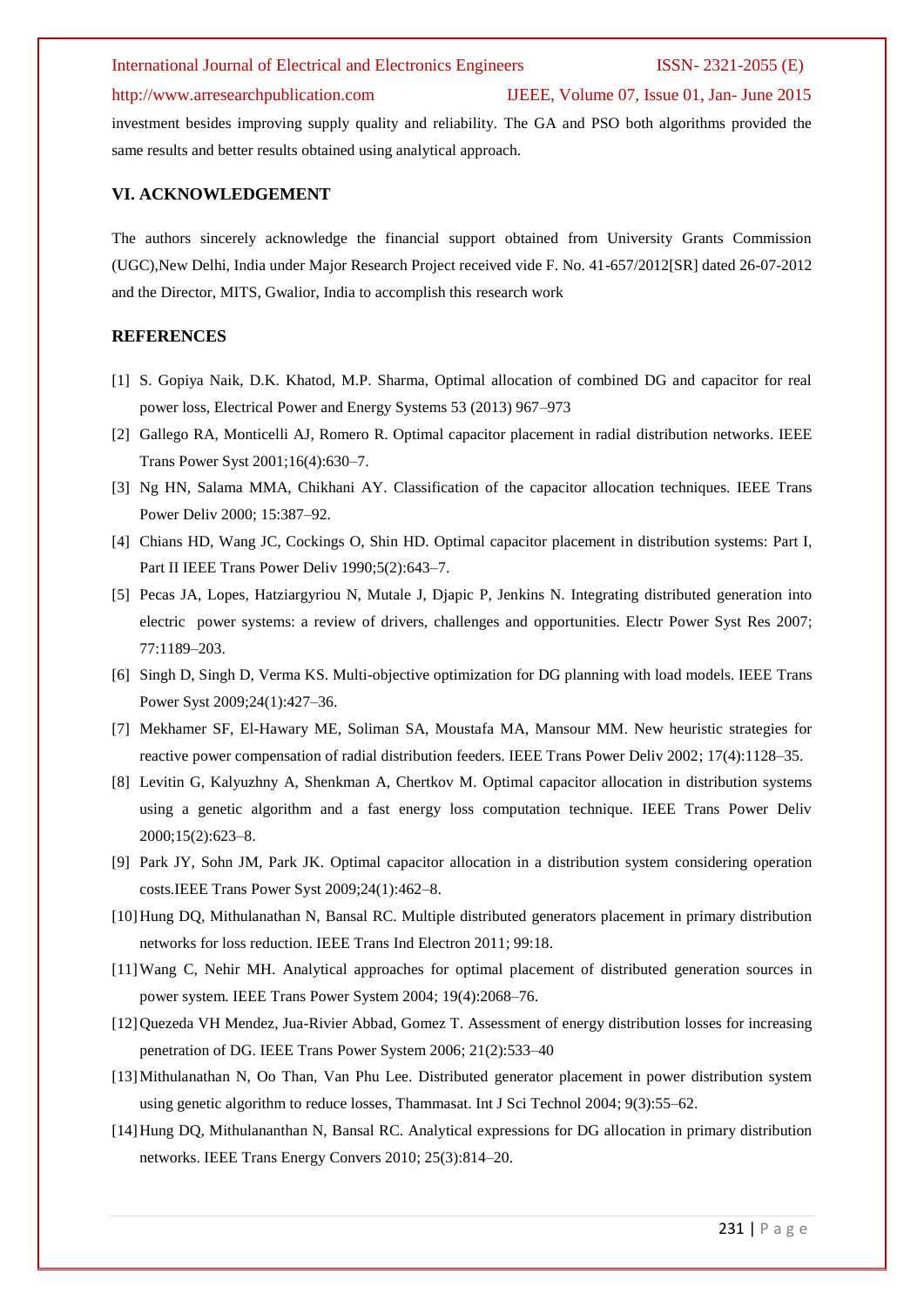# http://www.arresearchpublication.com IJEEE, Volume 07, Issue 01, Jan- June 2015

- [15] Khatod DK, Pant Vinay, Sharma Jaydev. Evolutionary programming based optimal placement of renewable distributed generators. IEEE Trans Power System 2013; 28(2):683–95.
- [16]Abu-Mouti FS, El-Hawary ME. Optimal distributed generation allocation and sizing in distribution systems using artificial bee colony algorithm. IEEE Trans Power Deliv 2011; 26(4):2090–101.
- [17] Acharya Naresh, Mahat Pukar, Mithulananthan N. An analytical approach for DG allocation in primary distribution networks. Electr Power Energy System 2006; 28:669–78.
- [18]Gandomkar M, Vakilian M, Ehsan M. A genetic based tabu search algorithm for optimal DG allocation in distribution networks. Electr Power Compon Syst 2007; 33(12):1351–62.
- [19]Choi JH, Kim JC. Network reconfiguration at the power distribution system with dispersed generations for loss reduction. In: Proc of IEEE power engineering society winter meeting, vol. 4; 2000. p. 2363–7.
- [20]Wu YK, Lee Ching-Yu, Liu Le-Chang, Tsai Shao-Hong. Study of reconfiguration for the distribution system with DG. IEEE Trans Power Deliver 2010; 25(3):1678–84.
- [21]Khorshidi R, Niknam T, Nayeripour M. Distribution feeder reconfiguration considering distributed generators.World Acad Sci Eng Technol 2008:46.
- [22]Niknam T, Fard Abdollah Kavousi, Fard Alireza. Distribution feeder reconfiguration considering fuel cell/wind/photovoltaic power plants. Renew Energy 2010; 37:213–25.
- [23]Kai Zou, Agalgaonkar AP, Muttaqi KM, Perera S. Voltage support by distributed generation units and shunt capacitors in distribution systems. In: IEEE power and energy society general meeting; 2009. p. 1–8.
- [24]Zou Kai, Agalgaonkar AP, Muttaqi KM, Perera S. Optimization of distributed generation units and shunt capacitors for economic operation of distribution systems. In: Australasian universities power, engineering conference; 2008. p. 1–7.
- [25]Gunda Jagadeesh, Khan Nasim Ali. Optimal location and sizing of DG and shunt capacitors using differential evolution. Int J Soft Comput 2011;6(4):128–35.
- [26] Quezeda VH Mendez, Abbad Jua-Rivier, Gomez T. Assessment of energy distribution losses for increasing penetration of DG. IEEE Trans Power System 2006; 21(2):533–40.
- [27]Haque MH. Efficient load flow method for distribution systems with radial or mesh configuration. IEE Proc Gen Trans Distrib 1996; 143(1):33–8.
- [28]Khatod DK, Pant V, Sharma JD. A novel approach for sensitivity calculations in the radial distribution systems. IEEE Trans Power Deliv 2006; 21(4):2048–57.
- [29]Abu-Mouti FS, El-Hawary ME. Heuristic curve-fitted technique for distributed generation optimization in radial distribution feeder systems. IET Gen Trans Distrib 2011; 5(2):172–80.
- [30]Das D, Nagi HS, Khotari DP. Novel method for solving radial distribution networks. IEE Proc Gen Trans Distrib 1994;141(4).
- [31]Baran M, Wu FF. Network reconfiguration in distribution systems for loss reduction and load balancing. IEEE Trans on Power Deliv 1989;4(2):1401–7.
- [32]Shukla TN, Singh SP, Srinivasarao V, Naik KB. Optimal sizing of distributed generation placed on radial distribution systems. Electr Power Compon System 2010; 38:260–74.
- [33]Teng JH. Modeling distributed generations in three-phase distributed load flow. IET Gen Trans Distrib 2008; 2(3):330–40.